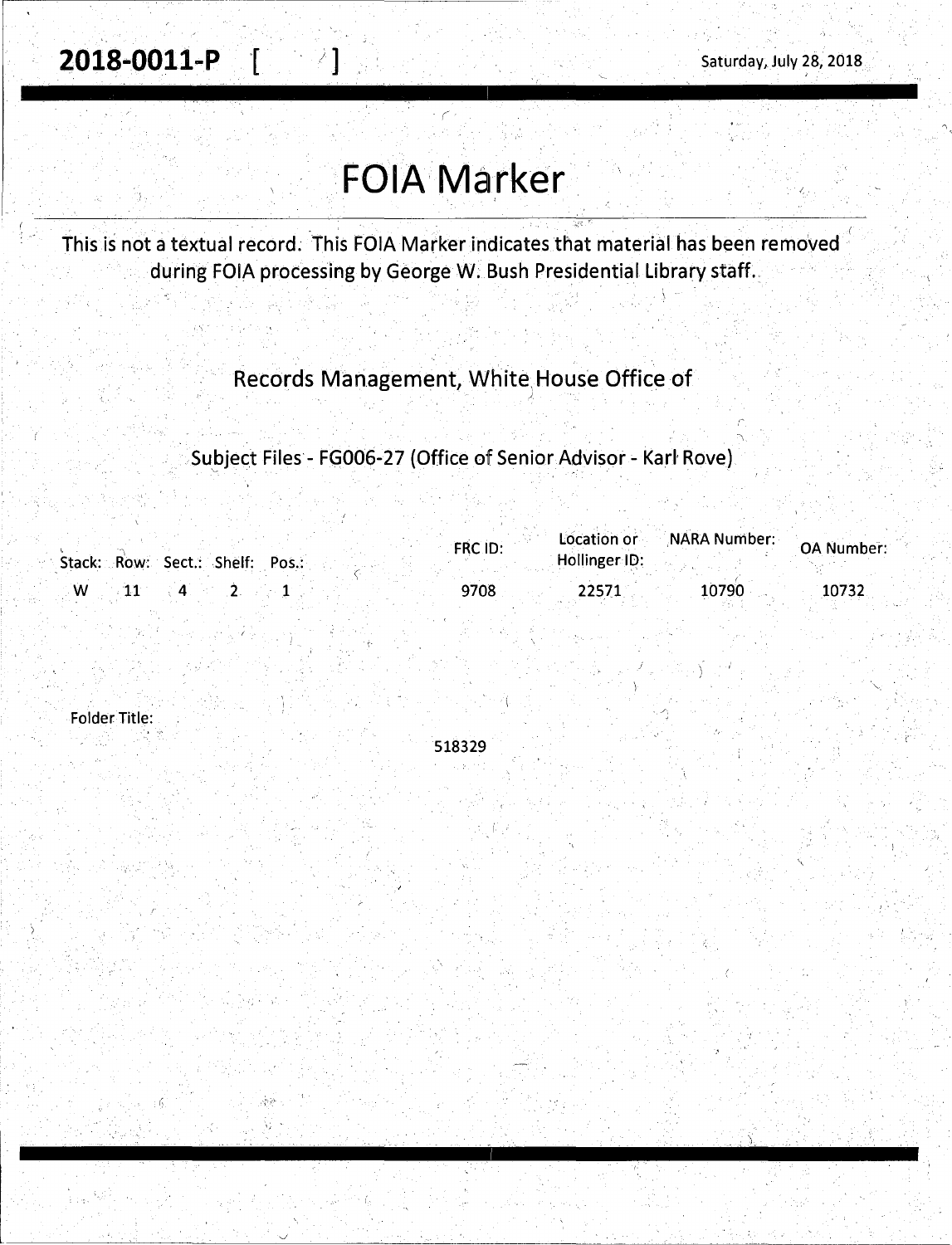# **Withdrawn/Redacted Material The George W. Bush Library**

| <b>DOCUMENT</b><br>NO.         | FORM                                           | <b>SUBJECT/TITLE</b>                                                                   |                                                                            | <b>PAGES</b> | <b>DATE</b> | <b>RESTRICTION(S)</b> |
|--------------------------------|------------------------------------------------|----------------------------------------------------------------------------------------|----------------------------------------------------------------------------|--------------|-------------|-----------------------|
| 001                            | Memorandum                                     | Enron Survey - To: All Assistants to the President, et<br>al. - From: Alberto Gonzales |                                                                            |              | 04/29/2002  | P5:                   |
| 002                            | Form                                           | Enron Survey                                                                           |                                                                            | 3            | 04/30/2002  | PS:                   |
|                                |                                                |                                                                                        |                                                                            |              |             |                       |
|                                |                                                |                                                                                        |                                                                            |              |             |                       |
|                                |                                                |                                                                                        |                                                                            |              |             |                       |
|                                |                                                |                                                                                        |                                                                            |              |             |                       |
|                                |                                                |                                                                                        |                                                                            |              |             |                       |
|                                |                                                |                                                                                        |                                                                            |              |             |                       |
|                                |                                                |                                                                                        |                                                                            |              |             |                       |
|                                |                                                |                                                                                        |                                                                            |              |             |                       |
| <b>COLLECTION TITLE:</b>       |                                                |                                                                                        |                                                                            |              |             |                       |
| <b>SERIES:</b>                 | Records Management, White House Office of      |                                                                                        |                                                                            |              |             |                       |
|                                |                                                | Subject Files - FG006-27 (Office of Senior Advisor - Karl Rove).                       |                                                                            |              |             |                       |
| <b>FOLDER TITLE:</b><br>518329 |                                                |                                                                                        |                                                                            |              |             |                       |
| FRC ID:<br>9708                |                                                |                                                                                        |                                                                            |              |             |                       |
|                                | Presidential Records Act - [44 U.S.C. 2204(a)] |                                                                                        | <b>RESTRICTION CODES</b><br>Freedom of Information Act - [5 U.S.C. 552(b)] |              |             |                       |
|                                |                                                | P1 National Security Classified Information [(a)(1) of the PRA]                        | h(1) National security classified information ((h)(1) of the FOIAl         |              |             |                       |

- P2 Relating to the appointment to Federal office  $[(a)(2)$  of the PRA]
- P3 Release would violate a Federal statute  $[(a)(3)$  of the PRA]
- P4 Release would disclose trade secrets or confidential commercial or financial information  $[(a)(4)$  of the PRA]
- PS Release would disclose confidential advice between the President and his advisors, or between such advisors  $[a](5)$  of the PRA]
- P6 Release would constitute a clearly unwarranted invasion of personal privacy [(a)(6) of the PRA]
- 'PRM. Personal. record misfile defined in accordance with 44 U.S.C.  $2201(3)$ .

Deed of Gift Restrictions

 $\bullet$   $\Lambda$  If  $\bullet$  If  $\bullet$ 

- A. Closed by Executive Order 13526 governing access to national security information.
- B. Closed by statute or by the agency which originated the document. C. Closed in accordance with restrictions contained in donor's deed of gift.
- $\lambda$  ional security classified information  $\lambda$  (b)(1) of the FOIA] b(2) Release would disclose internal personnel rules and practices of
- an agency [(b)(2) of the FOIA] b(3) Release would violate a Federal statute [(b)(3) of the FOIA]
- b(4) Release would disclose trade secrets or confidential or financial information [(b)(4) of the FOIA]
- b(6) Release would constitute a clearly unwarranted invasion of personal privacy [(b)(6) of the FOIA)
- b(7) Release would disclose information compiled for law enforcement purposes  $[(b)(7)$  of the FOIA]
- b(8) Release would disclose information concerning the regulation of financial institutions [(b)(8) of the FOIA)
- · b(9) Release would disclose geological or geophysical information concerning wells [(b)(9) of the FOIA)

Records Not Subject to FOIA

Court Sealed - The document is withheld under a court seal and is not subject to the Freedom of Information Act.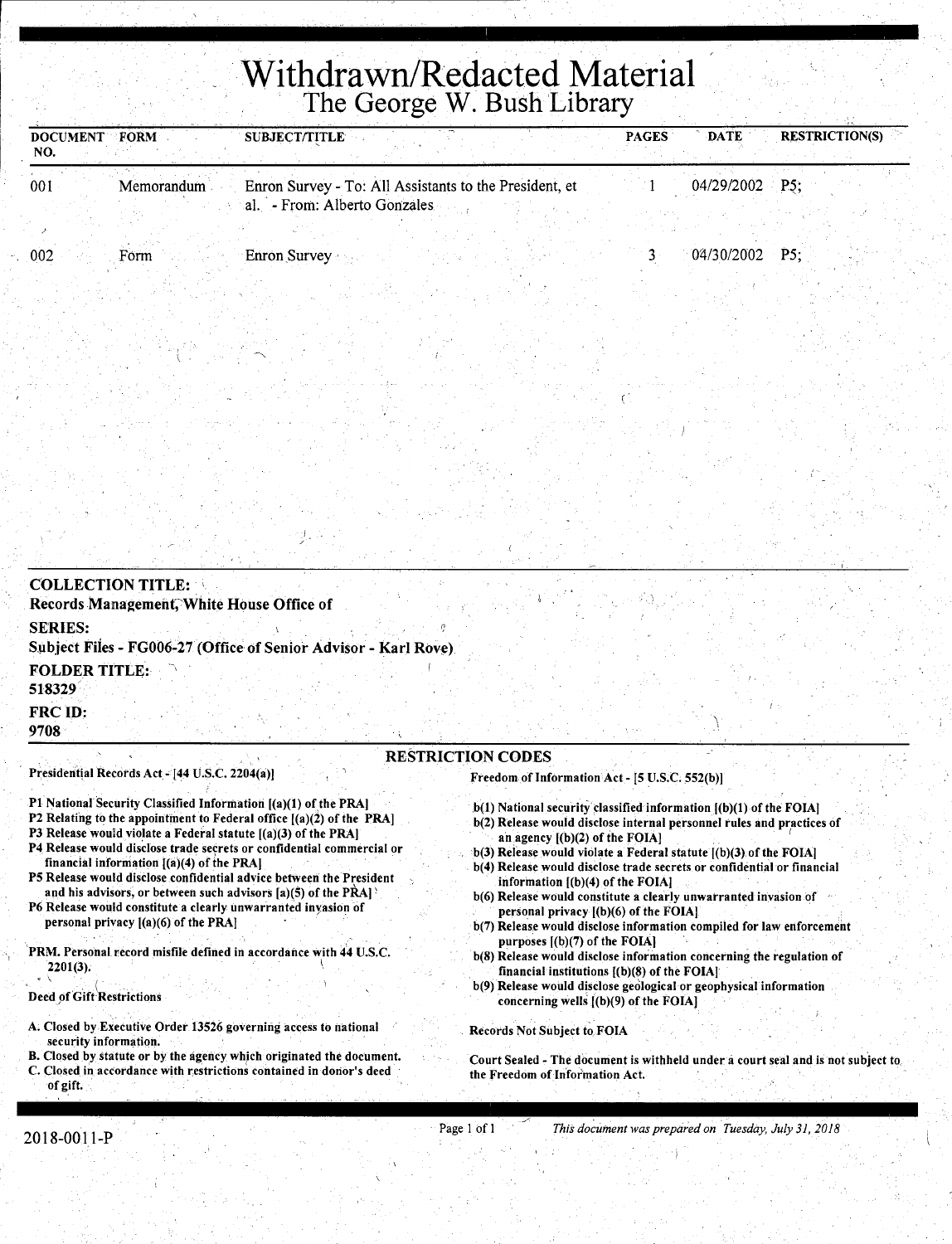# Withdrawal Marker The George W. Bush Library

| <b>FORM</b> | <b>SUBJECT/TITLE</b><br><b>RESTRICTION(S)</b><br><b>DATE</b><br><b>PAGES</b>                 |
|-------------|----------------------------------------------------------------------------------------------|
| Memorandum  | 04/29/2002 P5:<br>Enron Survey - To: All Assistants to the President, et al. - From: Alberto |
|             | Gonzales                                                                                     |

## This marker identifies the original location of the withdrawn item listed above. For a complete list of items withdrawn from this folder, see the Withdrawal/Redaction Sheet at the front of the folder.

| <b>COLLECTION:</b>                                              |  |
|-----------------------------------------------------------------|--|
| Records Management, White House Office of                       |  |
| <b>SERIES:</b>                                                  |  |
| Subject Files - FG006-27 (Office of Senior Advisor - Karl Rove) |  |
| <b>FOLDER TITLE:</b>                                            |  |
| 518329                                                          |  |
| FRC ID:<br><b>FOIA IDs and Segments:</b><br>9708                |  |
| 2018-0011-P<br>OA Num.:<br>10732                                |  |
| <b>NARA Num.:</b><br>10790                                      |  |
|                                                                 |  |

#### **RESTRICTION CODES**

Presidential Records Act - [44 U.S.C. 2204(a)]

- P1 National Security Classified Information [(a)(1) of the PRA]
- P2 Relating to the appointment to Federal office  $[(a)(2)$  of the PRA]
- P3 Release would violate a Federal statute [(a)(3) of the PRA]
- P4 Release would disclose trade secrets or confidential commercial or financial information  $[(a)(4)$  of the PRA]
- P5 Release would disclose confidential advice between the President and his advisors, or between such advisors [a](5) of the PRA]
- P6 Release would constitute a clearly unwarranted invasion of personal privacy [(a)(6) of the PRA]
- PRM. Personal record misfile defined in accordance with 44 U.S.C.  $2201(3)$ .

**Deed of Gift Restrictions** 

- A. Closed by Executive Order 13526 governing access to national security information.
- B. Closed by statute or by the agency which originated the document.
- C. Closed in accordance with restrictions contained in donor's deed of gift.

Freedom of Information Act - [5 U.S.C. 552(b)]

- b(1) National security classified information [(b)(1) of the FOIA]
- b(2) Release would disclose internal personnel rules and practices of an agency  $[(b)(2)$  of the FOIA]
- $b(3)$  Release would violate a Federal statute  $(6)(3)$  of the FOIA. b(4) Release would disclose trade secrets or confidential or financial
- information [(b)(4) of the FOIA] b(6) Release would constitute a clearly unwarranted invasion of
- personal privacy [(b)(6) of the FOIA]
- b(7) Release would disclose information compiled for law enforcement purposes [(b)(7) of the FOIA]
- b(8) Release would disclose information concerning the regulation of financial institutions [(b)(8) of the FOIA]
- b(9) Release would disclose geological or geophysical information concerning wells  $[(b)(9)$  of the FOIA]

#### **Records Not Subject to FOIA**

Court Sealed - The document is withheld under a court seal and is not subject to the Freedom of Information Act.